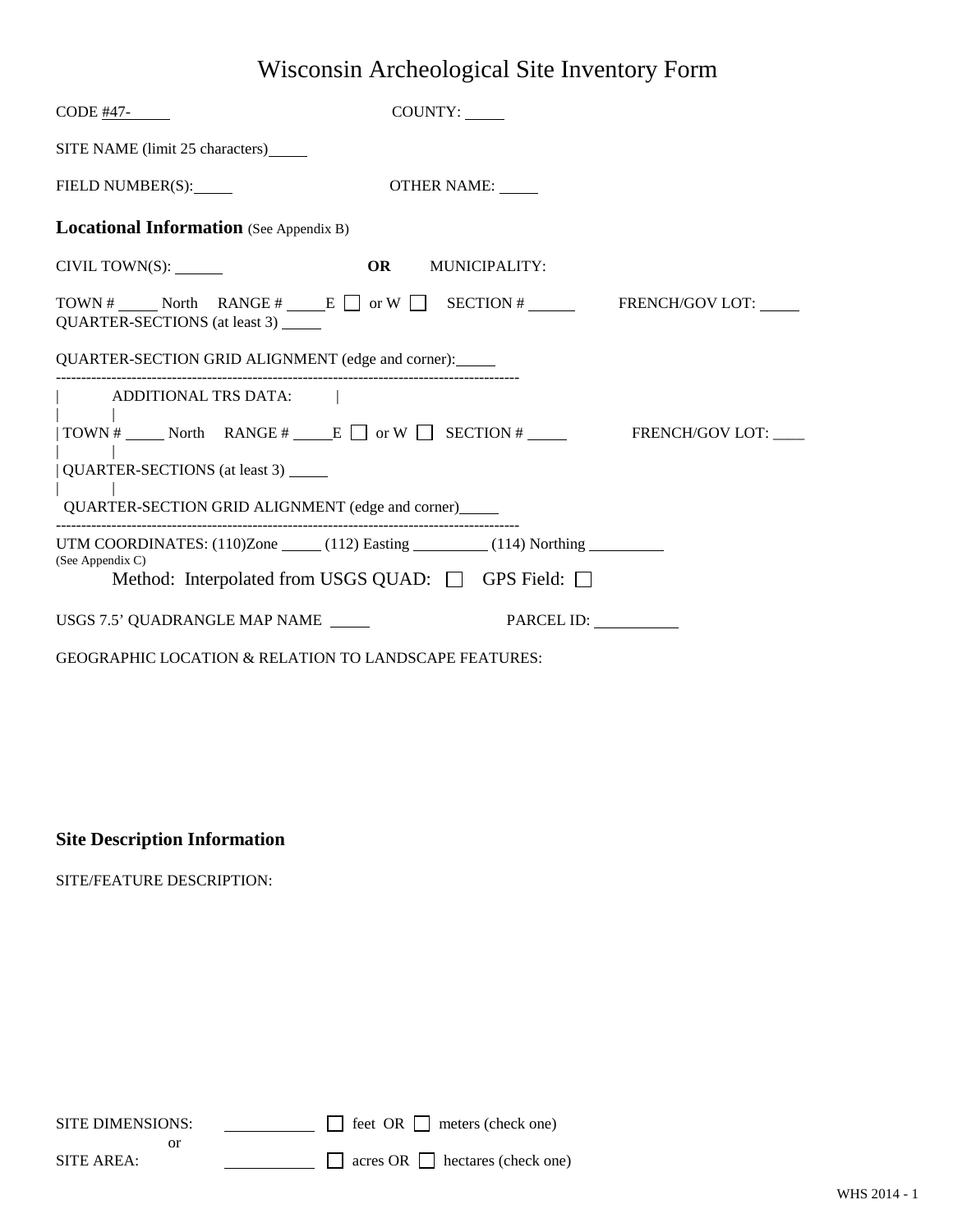| SITE TYPE(S): (Check all that apply. See Appendix D.)                                                                                                                                                                       |                                                                                        |                                                          |  |  |  |
|-----------------------------------------------------------------------------------------------------------------------------------------------------------------------------------------------------------------------------|----------------------------------------------------------------------------------------|----------------------------------------------------------|--|--|--|
| <b>Abandoned Community</b>                                                                                                                                                                                                  | Enclosure/earthworks                                                                   | Mound $(s)$ - effigy<br>Trading/fur post                 |  |  |  |
| Cabin/homestead                                                                                                                                                                                                             | Experimental                                                                           | Mound(s)-conical<br><b>Traditional Cultural Property</b> |  |  |  |
| Cache/pit/hearth                                                                                                                                                                                                            | Farmstead                                                                              | Mound(s)-linear<br>Transportation site                   |  |  |  |
| Campsite/village                                                                                                                                                                                                            | Fish weir                                                                              | Mound(s)- other/unk<br>Tower                             |  |  |  |
| Cave/rockshelter                                                                                                                                                                                                            | Foundation/depression                                                                  | Well<br>Non-arch Feature                                 |  |  |  |
| CCC/WPA site                                                                                                                                                                                                                | HCM concentration                                                                      | Paleontological<br>Workshop site                         |  |  |  |
| Cemetery/burials                                                                                                                                                                                                            | Ice House                                                                              | Unknown<br>Quarry/mine                                   |  |  |  |
| Church/Mission                                                                                                                                                                                                              | Isolated find                                                                          | Recreational                                             |  |  |  |
| Commercial                                                                                                                                                                                                                  | Industrial                                                                             | Redeposited artifacts                                    |  |  |  |
| Corn hills/garden beds                                                                                                                                                                                                      | Kiln                                                                                   | Rock art                                                 |  |  |  |
| Cultural Landscape                                                                                                                                                                                                          | Kill site/bone bed                                                                     | Rock feature/petroform                                   |  |  |  |
| <b>Cultural Site</b>                                                                                                                                                                                                        | Lithic scatter                                                                         | School/Government                                        |  |  |  |
| Dam/historic earthwork                                                                                                                                                                                                      | Logging camp                                                                           | Shell midden                                             |  |  |  |
| Dance Ring                                                                                                                                                                                                                  | Military site                                                                          | Shipwreck                                                |  |  |  |
| Dock/pier/crib                                                                                                                                                                                                              | Mill/sawmill                                                                           | Sugar bush                                               |  |  |  |
|                                                                                                                                                                                                                             |                                                                                        |                                                          |  |  |  |
| CULTURE(S): (Check all that apply. See Appendix E.)                                                                                                                                                                         |                                                                                        |                                                          |  |  |  |
| Paleo-Indian                                                                                                                                                                                                                | Woodland                                                                               | <b>Upper Miss./Oneota</b>                                |  |  |  |
| Early Paleo-Indian                                                                                                                                                                                                          | Initial Woodland                                                                       | Late Pre-contact                                         |  |  |  |
| Late Paleo-Indian                                                                                                                                                                                                           | Early Woodland                                                                         | Post-Contact American Indian                             |  |  |  |
| Archaic                                                                                                                                                                                                                     | Middle Woodland                                                                        | Euro-American                                            |  |  |  |
| Early Archaic                                                                                                                                                                                                               | Late Woodland                                                                          | Unknown / Indeterminate                                  |  |  |  |
| Middle Archaic                                                                                                                                                                                                              | <b>Terminal Woodland</b>                                                               | Unknown Post-Contact                                     |  |  |  |
| Late Archaic                                                                                                                                                                                                                | Middle Miss.                                                                           | Unknown Pre-Contact                                      |  |  |  |
| Red Ocher                                                                                                                                                                                                                   | Old Copper                                                                             |                                                          |  |  |  |
| INVESTIGATION TYPE(S) COMPLETED: (Check all that apply.)                                                                                                                                                                    |                                                                                        |                                                          |  |  |  |
| <b>Avocational Survey</b>                                                                                                                                                                                                   | Major excavation/Mitigation/PIII                                                       | Soil core                                                |  |  |  |
| <b>Chance Encounter</b>                                                                                                                                                                                                     | <b>Mechanical Stripping</b>                                                            | <b>Surface Survey</b>                                    |  |  |  |
| <b>Faunal Analysis</b>                                                                                                                                                                                                      | Monitoring                                                                             | Test excavation/PII                                      |  |  |  |
| <b>Floral Analysis</b>                                                                                                                                                                                                      | Osteological analysis                                                                  | <b>Traditional Knowledge</b>                             |  |  |  |
| Geomorphology                                                                                                                                                                                                               | Records/Background                                                                     | Underwater                                               |  |  |  |
| <b>Historical Research</b>                                                                                                                                                                                                  | <b>Remote Sensing</b>                                                                  | Walk Over (Reconn.)                                      |  |  |  |
| Interview/informant                                                                                                                                                                                                         | Shovel Testing/Probing                                                                 |                                                          |  |  |  |
|                                                                                                                                                                                                                             |                                                                                        |                                                          |  |  |  |
| PHASE/COMPLEX: (Enter all that apply. Please see Appendix F for list of choices.)                                                                                                                                           |                                                                                        |                                                          |  |  |  |
|                                                                                                                                                                                                                             | TRIBE/ETHNIC GROUP: (Enter all that apply. Please see Appendix F for list of choices.) |                                                          |  |  |  |
| MODERN LAND USE (AT LAST UPDATE): (Check one or two.)                                                                                                                                                                       |                                                                                        |                                                          |  |  |  |
| Agriculture                                                                                                                                                                                                                 | Marked cemetery                                                                        | Pasture/grassland                                        |  |  |  |
| Forest                                                                                                                                                                                                                      | Recreational                                                                           | Residential                                              |  |  |  |
| Industrial/commercial                                                                                                                                                                                                       | Submerged<br>Unknown                                                                   | Military                                                 |  |  |  |
| Transportation corridor                                                                                                                                                                                                     |                                                                                        | Energy corridor                                          |  |  |  |
| DEGREE OF DISTURBANCE (AT LAST UPDATE): (Check one.)<br>$\boxed{\text{Minimal}(0.25\%)}$ Moderate(25-50%) $\boxed{\phantom{\text{P}}\text{Heavy}(50.75\%)}$ Completely destroyed $\boxed{\phantom{\text{P}}\text{Unknown}}$ |                                                                                        |                                                          |  |  |  |
| IMPACTS TO SITE: (Check all that apply.)                                                                                                                                                                                    |                                                                                        |                                                          |  |  |  |
| Residential, urban                                                                                                                                                                                                          | Residential, rural                                                                     | Agricultural                                             |  |  |  |
| Commercial, urban                                                                                                                                                                                                           | Commercial, rural                                                                      | Recreational                                             |  |  |  |
| Energy corridor                                                                                                                                                                                                             | Impoundment                                                                            | Collecting/Looting                                       |  |  |  |
| Transportation corridor                                                                                                                                                                                                     | Logging                                                                                | Defacing/Vandalism                                       |  |  |  |
| <b>Military Training</b>                                                                                                                                                                                                    | Quarry/Mining                                                                          | <b>Natural Threats</b>                                   |  |  |  |
|                                                                                                                                                                                                                             |                                                                                        |                                                          |  |  |  |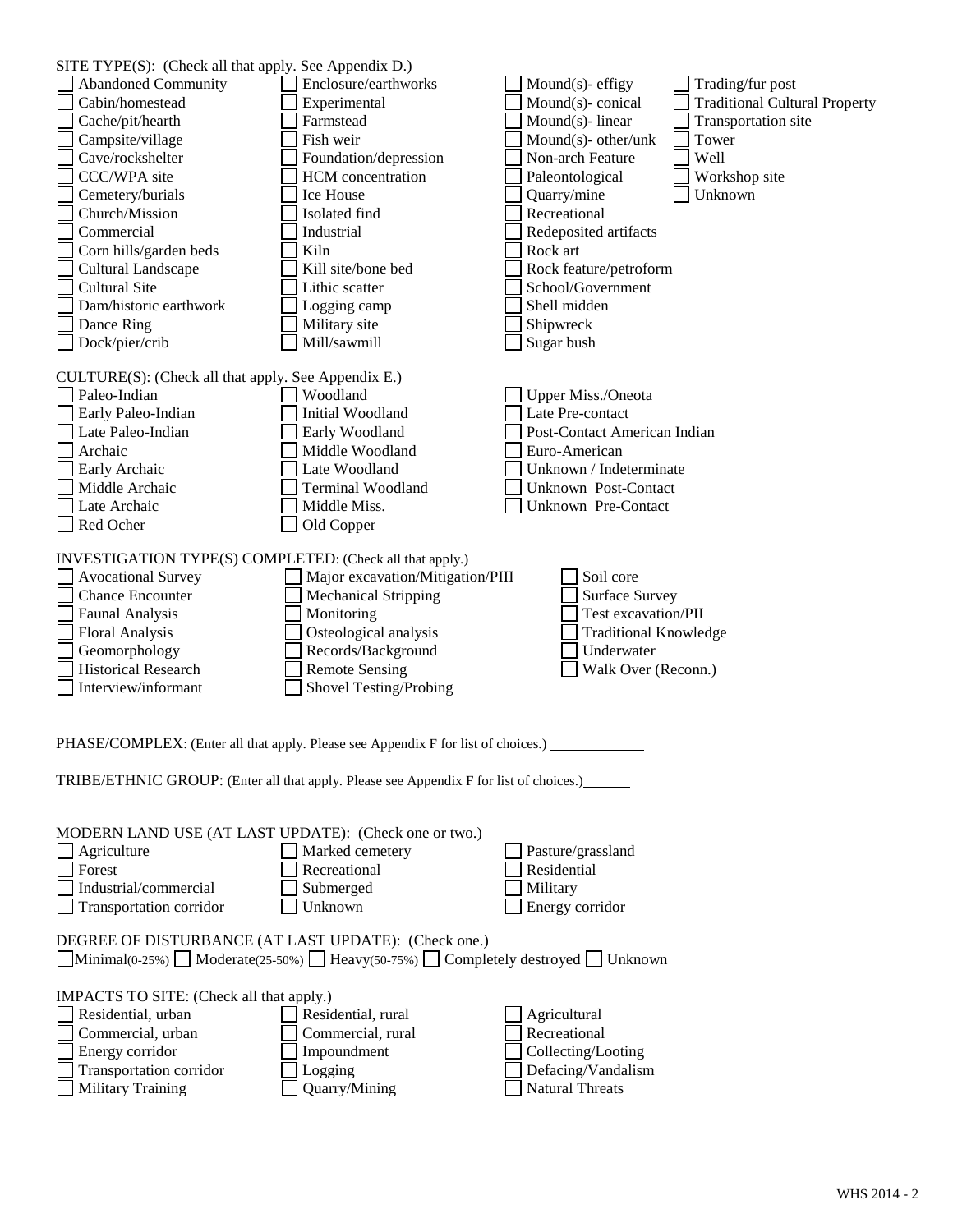## **Ownership Information:**

| OWNERSHIP TYPE: (Check all that apply.)                                                                                                                                                                                                                                                            |                                                                                                                                                                                               |                          |  |  |
|----------------------------------------------------------------------------------------------------------------------------------------------------------------------------------------------------------------------------------------------------------------------------------------------------|-----------------------------------------------------------------------------------------------------------------------------------------------------------------------------------------------|--------------------------|--|--|
| Public-Federal Public-State Public-Local Private Indian Unknown<br>$\blacksquare$                                                                                                                                                                                                                  |                                                                                                                                                                                               |                          |  |  |
| OWNER'S NAME(S)_____                                                                                                                                                                                                                                                                               |                                                                                                                                                                                               |                          |  |  |
| OWNER'S ADDRESS(ES) ______                                                                                                                                                                                                                                                                         |                                                                                                                                                                                               |                          |  |  |
| YEAR OWNERSHIP DETERMINED _____                                                                                                                                                                                                                                                                    |                                                                                                                                                                                               |                          |  |  |
| <b>Artifact /Archival Information</b><br>ARTIFACT/RECORDS REPOSITORY:<br>MATERIAL CLASS(ES): (Check all that apply.)<br>Aboriginal ceramics<br>Euro-American ceramics<br>Debitage<br>Faunal remains<br>Features<br>Fire-altered rock<br>Floral remains<br>Glass<br>Other:<br><b>ARTIFACT LIST:</b> | Ground/pecked /battered stone<br>Historic building material<br><b>Standing Structures</b><br>Houses/Structures (in ground)<br>Human bone<br>Metal<br>Other chipped stone<br>Projectile points |                          |  |  |
| DATES:<br>DATING METHOD(S):<br>Artifact style/cross-dating<br>Informant/Oral History                                                                                                                                                                                                               | Radiocarbon<br>$\text{DATE:}\_\_\_\_\$<br>Site type                                                                                                                                           |                          |  |  |
| Thermoluminescence<br>DATE:<br>Historic records                                                                                                                                                                                                                                                    | <b>Traditional Knowledge</b><br>Other:                                                                                                                                                        |                          |  |  |
| <b>Investigator/Reporter Information:</b>                                                                                                                                                                                                                                                          |                                                                                                                                                                                               |                          |  |  |
| NAME OF INVESTIGATOR(S)                                                                                                                                                                                                                                                                            | ORGANIZATION((See Appendix G.)                                                                                                                                                                | DATE(S) OF INVESTIGATION |  |  |
|                                                                                                                                                                                                                                                                                                    |                                                                                                                                                                                               |                          |  |  |
| NAME OF SITE REPORTER                                                                                                                                                                                                                                                                              | ORGANIZATION (See Appendix G.)                                                                                                                                                                | DATE SITE REPORTED       |  |  |